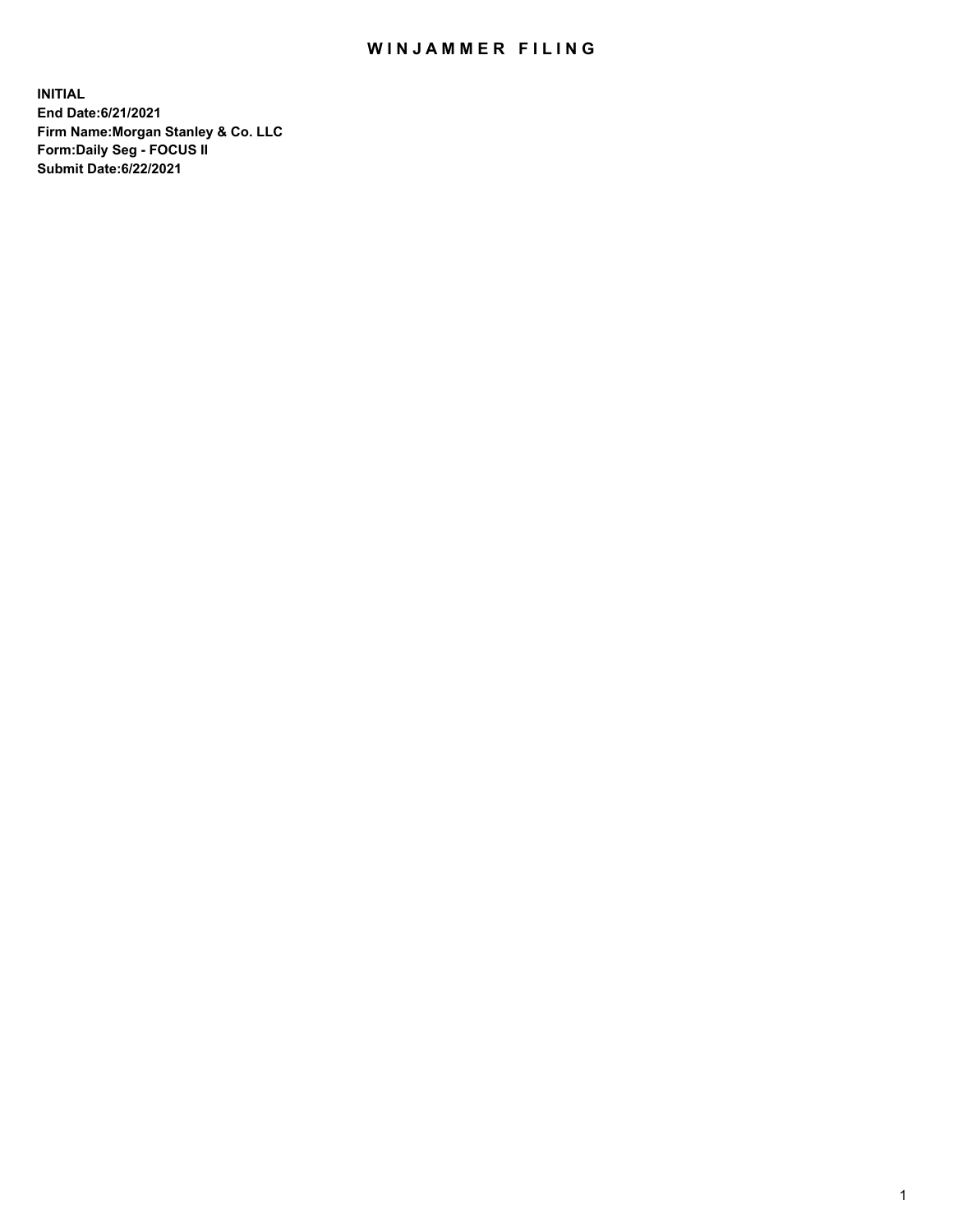**INITIAL End Date:6/21/2021 Firm Name:Morgan Stanley & Co. LLC Form:Daily Seg - FOCUS II Submit Date:6/22/2021 Daily Segregation - Cover Page**

| Name of Company                                                                                                                                                                                                                                                                                                                | Morgan Stanley & Co. LLC                               |
|--------------------------------------------------------------------------------------------------------------------------------------------------------------------------------------------------------------------------------------------------------------------------------------------------------------------------------|--------------------------------------------------------|
| <b>Contact Name</b>                                                                                                                                                                                                                                                                                                            | <b>Ikram Shah</b>                                      |
| <b>Contact Phone Number</b>                                                                                                                                                                                                                                                                                                    | 212-276-0963                                           |
| <b>Contact Email Address</b>                                                                                                                                                                                                                                                                                                   | Ikram.shah@morganstanley.com                           |
| FCM's Customer Segregated Funds Residual Interest Target (choose one):<br>a. Minimum dollar amount: ; or<br>b. Minimum percentage of customer segregated funds required:% ; or<br>c. Dollar amount range between: and; or<br>d. Percentage range of customer segregated funds required between: % and %.                       | 235,000,000<br><u>0</u><br>00<br>0 <sub>0</sub>        |
| FCM's Customer Secured Amount Funds Residual Interest Target (choose one):<br>a. Minimum dollar amount: ; or<br>b. Minimum percentage of customer secured funds required:% ; or<br>c. Dollar amount range between: and; or<br>d. Percentage range of customer secured funds required between:% and%.                           | 140,000,000<br><u>0</u><br><u>00</u><br>0 <sub>0</sub> |
| FCM's Cleared Swaps Customer Collateral Residual Interest Target (choose one):<br>a. Minimum dollar amount: ; or<br>b. Minimum percentage of cleared swaps customer collateral required:% ; or<br>c. Dollar amount range between: and; or<br>d. Percentage range of cleared swaps customer collateral required between:% and%. | 92,000,000<br><u>0</u><br><u>00</u><br>00              |

Attach supporting documents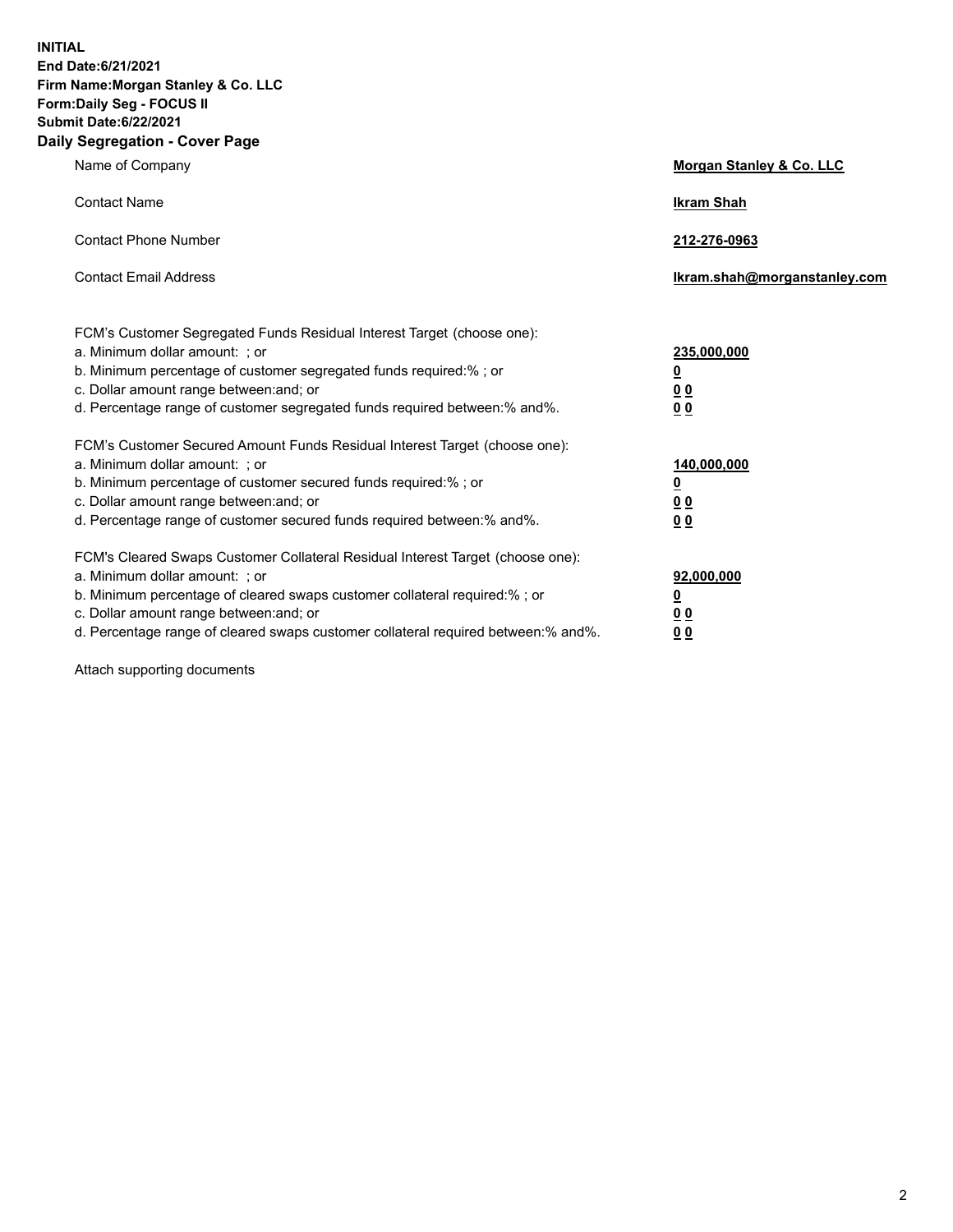## **INITIAL End Date:6/21/2021 Firm Name:Morgan Stanley & Co. LLC Form:Daily Seg - FOCUS II Submit Date:6/22/2021**

**Daily Segregation - Secured Amounts** Foreign Futures and Foreign Options Secured Amounts Amount required to be set aside pursuant to law, rule or regulation of a foreign government or a rule of a self-regulatory organization authorized thereunder 1. Net ledger balance - Foreign Futures and Foreign Option Trading - All Customers A. Cash **5,019,155,949** [7315] B. Securities (at market) **2,248,254,142** [7317] 2. Net unrealized profit (loss) in open futures contracts traded on a foreign board of trade **324,891,517** [7325] 3. Exchange traded options a. Market value of open option contracts purchased on a foreign board of trade **21,853,283** [7335] b. Market value of open contracts granted (sold) on a foreign board of trade **-14,559,494** [7337] 4. Net equity (deficit) (add lines 1. 2. and 3.) **7,599,595,397** [7345] 5. Account liquidating to a deficit and account with a debit balances - gross amount **78,190,321** [7351] Less: amount offset by customer owned securities **-75,972,903** [7352] **2,217,418** 6. Amount required to be set aside as the secured amount - Net Liquidating Equity Method (add lines 4 and 5) 7. Greater of amount required to be set aside pursuant to foreign jurisdiction (above) or line 6. FUNDS DEPOSITED IN SEPARATE REGULATION 30.7 ACCOUNTS 1. Cash in banks A. Banks located in the United States **302,996,605** [7500] B. Other banks qualified under Regulation 30.7 **605,894,443** [7520] **908,891,048** 2. Securities A. In safekeeping with banks located in the United States **622,153,489** [7540] B. In safekeeping with other banks qualified under Regulation 30.7 **42,732,336** [7560] **664,885,825** 3. Equities with registered futures commission merchants A. Cash **19,279,237** [7580] B. Securities **0** [7590] C. Unrealized gain (loss) on open futures contracts **-5,809,168** [7600] D. Value of long option contracts **0** [7610] E. Value of short option contracts **0** [7615] **13,470,069** [7620] 4. Amounts held by clearing organizations of foreign boards of trade A. Cash **0** [7640]

B. Securities **0** [7650]

- C. Amount due to (from) clearing organization daily variation **0** [7660]
- D. Value of long option contracts **0** [7670]
- E. Value of short option contracts **0** [7675] **0** [7680]
- 5. Amounts held by members of foreign boards of trade
	-
	-
	- C. Unrealized gain (loss) on open futures contracts **330,700,685** [7720]
	- D. Value of long option contracts **21,853,283** [7730]
	-
- 6. Amounts with other depositories designated by a foreign board of trade **0** [7760]
- 7. Segregated funds on hand **0** [7765]
- 8. Total funds in separate section 30.7 accounts **7,817,915,160** [7770]
- 9. Excess (deficiency) Set Aside for Secured Amount (subtract line 7 Secured Statement Page 1 from Line 8)
- 10. Management Target Amount for Excess funds in separate section 30.7 accounts **140,000,000** [7780]
- 11. Excess (deficiency) funds in separate 30.7 accounts over (under) Management Target **76,102,345** [7785]

**0** [7305]

[7354] **7,601,812,815** [7355]

**7,601,812,815** [7360]

[7530]

[7570]

 A. Cash **4,309,305,427** [7700] B. Securities **1,583,368,317** [7710] E. Value of short option contracts **-14,559,494** [7735] **6,230,668,218** [7740] **216,102,345** [7380]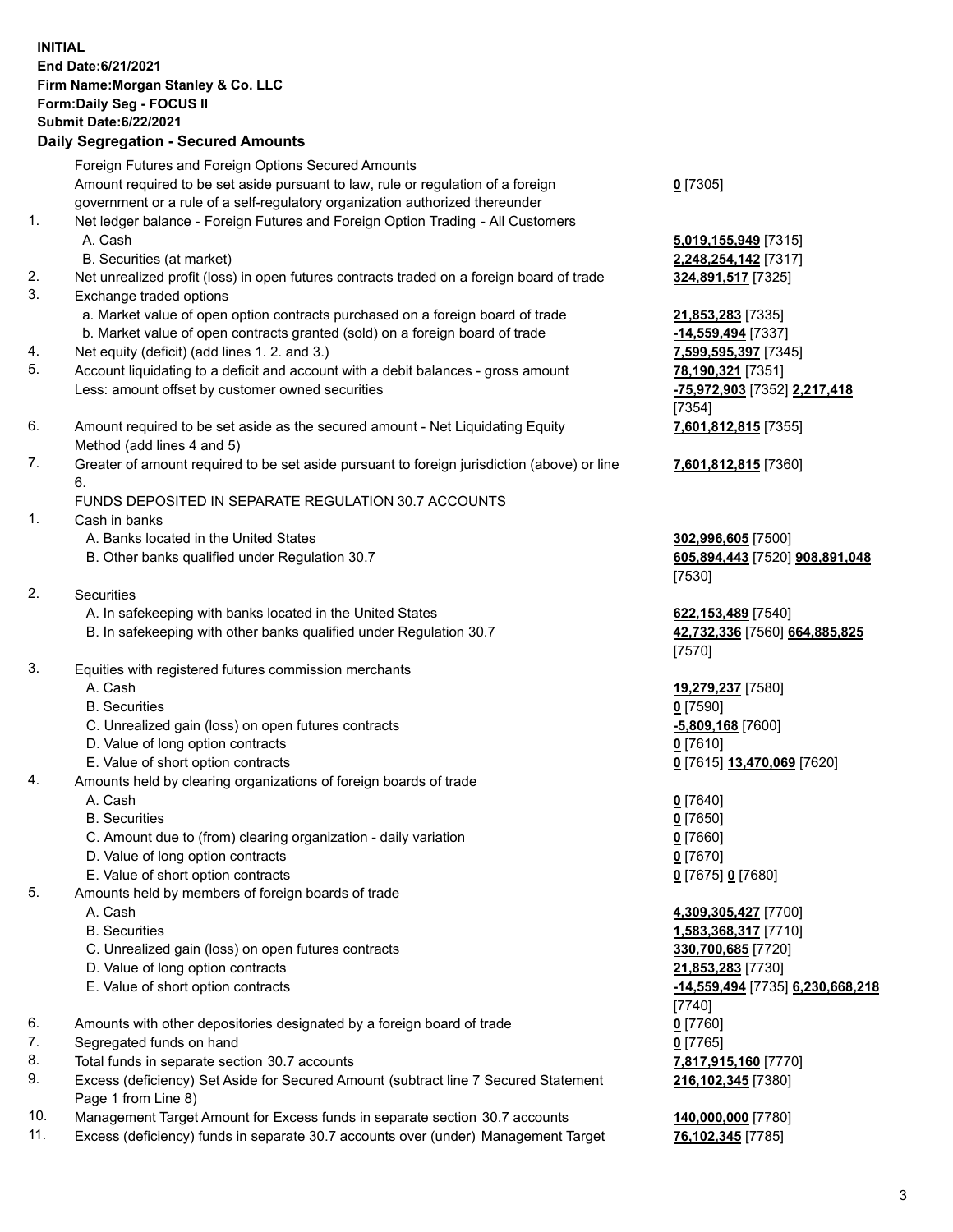**INITIAL End Date:6/21/2021 Firm Name:Morgan Stanley & Co. LLC Form:Daily Seg - FOCUS II Submit Date:6/22/2021 Daily Segregation - Segregation Statement** SEGREGATION REQUIREMENTS(Section 4d(2) of the CEAct) 1. Net ledger balance A. Cash **16,836,860,177** [7010] B. Securities (at market) **8,206,056,779** [7020] 2. Net unrealized profit (loss) in open futures contracts traded on a contract market **530,260,560** [7030] 3. Exchange traded options A. Add market value of open option contracts purchased on a contract market **825,886,275** [7032] B. Deduct market value of open option contracts granted (sold) on a contract market **-382,234,442** [7033] 4. Net equity (deficit) (add lines 1, 2 and 3) **26,016,829,349** [7040] 5. Accounts liquidating to a deficit and accounts with debit balances - gross amount **402,570,581** [7045] Less: amount offset by customer securities **-395,774,036** [7047] **6,796,545** [7050] 6. Amount required to be segregated (add lines 4 and 5) **26,023,625,894** [7060] FUNDS IN SEGREGATED ACCOUNTS 7. Deposited in segregated funds bank accounts A. Cash **2,713,813,624** [7070] B. Securities representing investments of customers' funds (at market) **0** [7080] C. Securities held for particular customers or option customers in lieu of cash (at market) **2,434,745,649** [7090] 8. Margins on deposit with derivatives clearing organizations of contract markets A. Cash **15,060,506,320** [7100] B. Securities representing investments of customers' funds (at market) **0** [7110] C. Securities held for particular customers or option customers in lieu of cash (at market) **5,288,330,684** [7120] 9. Net settlement from (to) derivatives clearing organizations of contract markets **-23,630,272** [7130] 10. Exchange traded options A. Value of open long option contracts **825,886,275** [7132] B. Value of open short option contracts **-382,234,442** [7133] 11. Net equities with other FCMs A. Net liquidating equity **8,186,088** [7140] B. Securities representing investments of customers' funds (at market) **0** [7160] C. Securities held for particular customers or option customers in lieu of cash (at market) **0** [7170] 12. Segregated funds on hand **482,980,446** [7150] 13. Total amount in segregation (add lines 7 through 12) **26,408,584,372** [7180] 14. Excess (deficiency) funds in segregation (subtract line 6 from line 13) **384,958,478** [7190]

- 15. Management Target Amount for Excess funds in segregation **235,000,000** [7194]
- 16. Excess (deficiency) funds in segregation over (under) Management Target Amount Excess

**149,958,478** [7198]